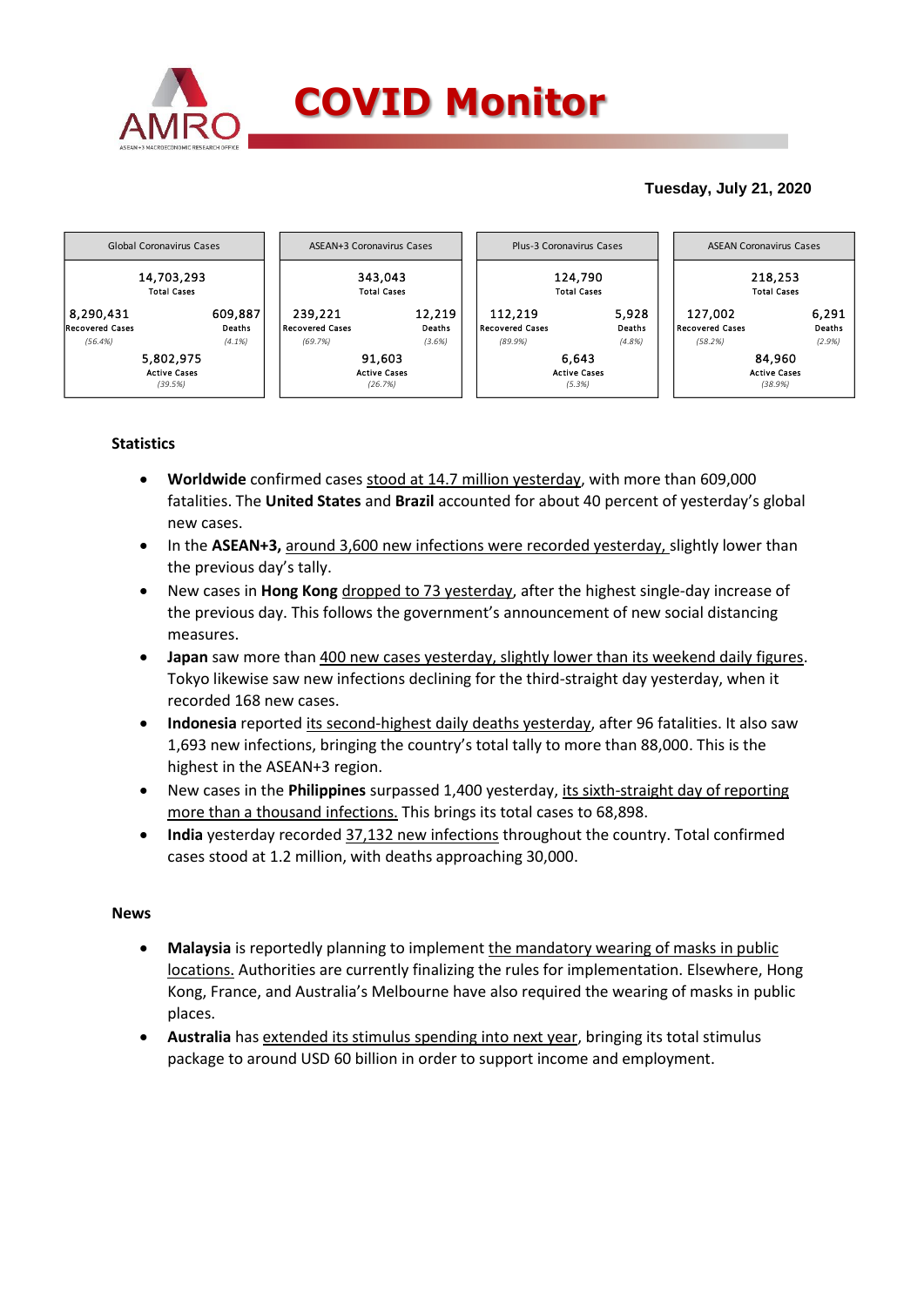

#### Overview of Confirmed COVID-19 Cases

|                      | <b>Total</b> | Cases per 1M     | <b>New</b>   | <b>New Cases</b> | <b>New Cases</b>            | <b>∆New</b>    | ∆% New | <b>Total</b>   | <b>New</b>     | <b>Fatality</b> | <b>Total</b> | Recovery                 | Active      |
|----------------------|--------------|------------------|--------------|------------------|-----------------------------|----------------|--------|----------------|----------------|-----------------|--------------|--------------------------|-------------|
| Economy              | Cases        | Population       | Cases        | per 1M Pop.      | $(7$ -day avg) <sup>1</sup> | Cases          | Cases  | Deaths         | <b>Deaths</b>  | <b>Rate (%)</b> | Recovered    | Rate $(%)2$              | Cases       |
| Global               | 14,703,293   |                  | 195,802      |                  |                             | $-23,000$      | 1.3    | 609,887        | 3,714          | 4.1             | 8,290,431    | 56.4                     | 5,802,975   |
| ASEAN+3              | 343,043      |                  | 3,585        |                  |                             | $-1,010$       | 1.1    | 12,219         | 102            | 3.6             | 239,221      | 69.7                     | 91,603      |
| Plus-3               | 124,790      |                  | 305          |                  |                             | $-221$         | 0.2    | 5,928          | $\overline{2}$ | 4.8             | 112,219      | 89.9                     | 6,643       |
| ASEAN                | 218,253      |                  | 3,280        |                  |                             | $-789$         | 1.5    | 6,291          | 100            | 2.9             | 127,002      | 58.2                     | 84,960      |
|                      |              |                  |              |                  |                             |                |        |                |                |                 |              |                          |             |
| China                | 83,613       | 60               |              |                  |                             |                | ×,     | 4,634          | $\mathbf 0$    | 5.5             | 78,719       | 94.1                     | 260         |
| Hong Kong, China     | 1,655        | 217              |              |                  |                             |                | ×,     | 10             | 0              | 0.6             | 1,254        | 75.8                     | 391         |
| Japan                | 25,706       | 204              | 260          | 2.1              |                             | $-240$         | 1.0    | 988            | $\overline{2}$ | 3.8             | 19,603       | 76.3                     | 5,115       |
| Korea                | 13,816       | 265              | 45           | 0.9              |                             | 19             | 0.3    | 296            | $\Omega$       | 2.1             | 12,643       | 91.5                     | 877         |
|                      |              |                  |              |                  |                             |                |        |                |                |                 |              |                          |             |
| Indonesia            | 88,214       | 327              | 1,693        | 6.3              |                             | 54             | 2.0    | 4,239          | 96             | 4.8             | 46,977       | 53.3                     | 36,998      |
| Malaysia             | 8,800        | 265              | 21           | 0.6              |                             | 6              | 0.2    | 123            | $\Omega$       | $1.4\,$         | 8,555        | 97.2                     | 122         |
| Philippines          | 68,898       | 626              | 1,442        | 13.1             |                             | $-710$         | 2.1    | 1,835          | $\overline{4}$ | 2.7             | 23,072       | 33.5                     | 43,991      |
| Singapore            | 48,035       | 8,424            | 123          | 21.6             |                             | $-134$         | 0.3    | 27             | $\mathbf 0$    | 0.1             | 44,371       | 92.4                     | 3,637       |
| Thailand             | 3,250        | 48               | 0            | 0.0              |                             | $-4$           | 0.0    | 58             | 0              | $1.8\,$         | 3,096        | 95.3                     | 96          |
|                      |              |                  |              |                  |                             |                |        |                |                |                 |              |                          |             |
| Brunei Darussalam    | 141          | 313              | $\pmb{0}$    | 0.0              |                             | $\pmb{0}$      | 0.0    | 3              | 0              | 2.1             | 138          | 97.9                     | $\mathsf 0$ |
| Cambodia             | 171          | 10               | $\mathbf 0$  | 0.0              |                             | 0              | 0.0    | $\overline{0}$ | 0              | 0.0             | 136          | 79.5                     | 35          |
| Lao PDR              | 19           | 3                | $\mathbf 0$  | 0.0              |                             | $\mathbf 0$    | 0.0    | 0              | $\mathbf 0$    | 0.0             | 19           | 100.0                    | $\mathbf 0$ |
| Myanmar              | 341          | $\boldsymbol{6}$ | 0            | 0.0              |                             | $-1$           | 0.0    | 6              | 0              | 1.8             | 278          | 81.5                     | 57          |
| Vietnam              | 384          | $\overline{a}$   | $\mathbf{1}$ | 0.0              |                             | $\pmb{0}$      | 0.3    | $\Omega$       | 0              | 0.0             | 360          | 93.8                     | 24          |
|                      |              |                  |              |                  |                             |                |        |                |                |                 |              |                          |             |
| Belgium              | 64,094       | 5,565            | 388          | 33.7             |                             | 388            | 0.6    | 9,805          | 5              | 15.3            | 17,321       | 27.0                     | 36,968      |
| France               | 203,242      | 3,127            | ÷,           |                  |                             | Ĭ.             | J.     | 30,069         | 20             | 14.8            | 72,408       | 35.6                     | 100,765     |
| Germany              | 203,325      | 2,450            | 590          | 7.1              |                             | 281            | 0.3    | 9,094          | $\overline{2}$ | 4.5             | 188,070      | 92.5                     | 6,161       |
| Italy                | 244,624      | 4,061            | 190          | 3.2              |                             | $-28$          | 0.1    | 35,058         | 13             | 14.3            | 197,162      | 80.6                     | 12,404      |
| Netherlands          | 52,142       | 3,017            | 187          | 10.8             |                             | 41             | 0.4    | 6,157          | $\mathbf 0$    | 11.8            |              | $\overline{\phantom{a}}$ |             |
| Spain                | 264,836      | 5,651            | 4,581        | 97.7             |                             | 4,581          | 1.8    | 28,752         | $\overline{2}$ | 10.9            | 150,376      | 56.8                     | 53,521      |
| Switzerland          | 33,634       | 3,890            | 43           | 5.0              |                             | $-56$          | 0.1    | 1,971          | $\overline{2}$ | 5.9             | 30,300       | 90.1                     | 1,363       |
| United Kingdom       | 296,944      | 4,415            | 586          | 8.7              |                             | $-140$         | 0.2    | 45,397         | 12             | 15.3            |              | $\overline{\phantom{a}}$ |             |
|                      |              |                  |              |                  |                             |                |        |                |                |                 |              |                          |             |
| Brazil               | 2,118,646    | 10,023           | 20,257       | 95.8             |                             | $-3,272$       | 1.0    | 80,120         | 632            | 3.8             | 1,514,300    | 71.5                     | 524,226     |
| Canada               | 112,938      | 2,987            | 770          | 20.4             |                             | 477            | 0.7    | 8,902          | 6              | 7.9             | 98,975       | 87.6                     | 5,061       |
| Chile                | 330,930      | 17,007           |              |                  |                             | ÷              | ä,     | 8,503          | $\mathbf 0$    | 2.6             | 301,794      | 91.2                     | 20,633      |
| Mexico               | 349,396      | 2,749            | 5,172        | 40.7             |                             | $-139$         | 1.5    | 39,485         | 301            | 11.3            | 271,239      | 77.6                     | 38,672      |
| Peru                 | 353,590      | 10,772           |              |                  |                             |                | $\sim$ | 13,187         | $\mathbf 0$    | 3.7             | 245,081      | 69.3                     | 95,322      |
| <b>United States</b> | 3,816,888    | 11,530           | 56,325       | 170.1            |                             | $-4,912$       | 1.5    | 140,713        | 370            | 3.7             | 1,160,087    | 30.4                     | 2,516,088   |
|                      |              |                  |              |                  |                             |                |        |                |                |                 |              |                          |             |
| Australia            | 12,428       | 478              | 359          | 13.8             |                             | 92             | 3.0    | 126            | 3              | 1.0             | 8,398        | 67.6                     | 3,904       |
| India                | 1,155,338    | 844              | 37,132       | 27.1             |                             | $-3,293$       | 3.3    | 28,082         | 585            | 2.4             | 724,578      | 62.7                     | 402,678     |
| Iran                 | 276,202      | 3,282            | 2,414        | 28.7             |                             | 232            | 0.9    | 14,405         | 217            | 5.2             | 240,087      | 86.9                     | 21,710      |
| Russia               | 776,212      | 5,294            | 5,901        | 40.2             |                             | $-195$         | 0.8    | 12,408         | 85             | 1.6             | 552,644      | 71.2                     | 211,160     |
| Saudi Arabia         | 253,349      | 7,288            | 2,429        | 69.9             |                             | $-75$          | 1.0    | 2,523          | 37             | $1.0\,$         | 203,259      | 80.2                     | 47,567      |
| Turkey               | 220,572      | 2,625            | 931          | 11.1             |                             | $\overline{7}$ | 0.4    | 5,508          | 17             | 2.5             | 203,002      | 92.0                     | 12,062      |
|                      |              |                  |              |                  |                             |                |        |                |                |                 |              |                          |             |

Source: Haver Analytics, sourced from John Hopkins University; AMRO staff calculations.<br>Notes: New cases since previous day. ∆% refers to percentage change since previous day. Fatality rate measured as deaths per confirmed

Data as of 20/7/2020